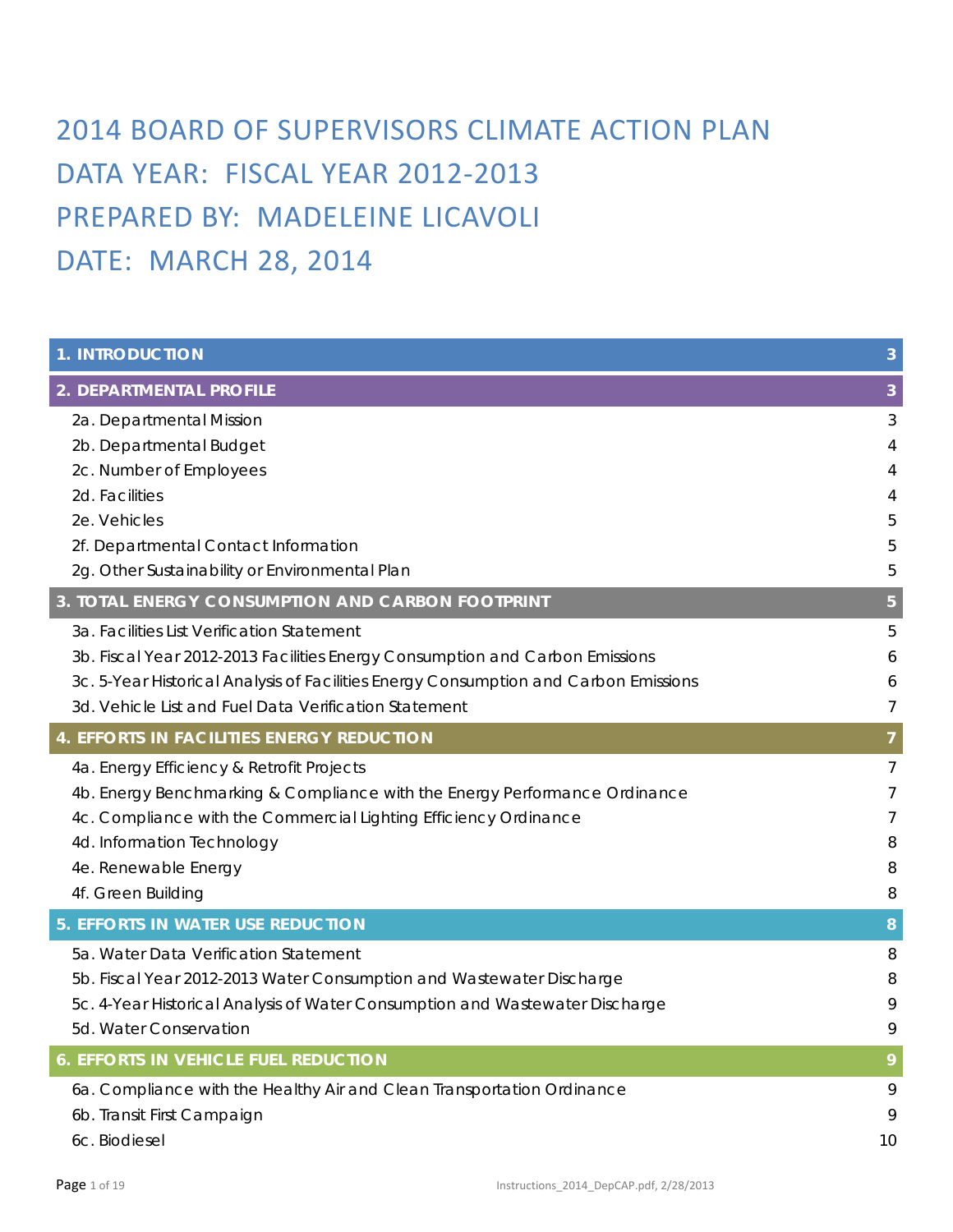| <b>7. OTHER SUSTAINABLE PRACTICES</b>                   | 10 |
|---------------------------------------------------------|----|
| 7a. Zero Waste                                          | 10 |
| 7b. Carbon Sequestration / Urban Forest                 | 11 |
| 7c. Community Wide Impact                               | 11 |
| 7d. Resiliency and Adaptation                           | 12 |
| 8. REPORT SUMMARY AND DEPARTMENTAL CLIMATE ACTION GOALS | 12 |
| <b>APPENDICES</b>                                       | 13 |

Appendix A: HACTO Submission Forms – FY 1314

Appendix B: Waste Assessment Survey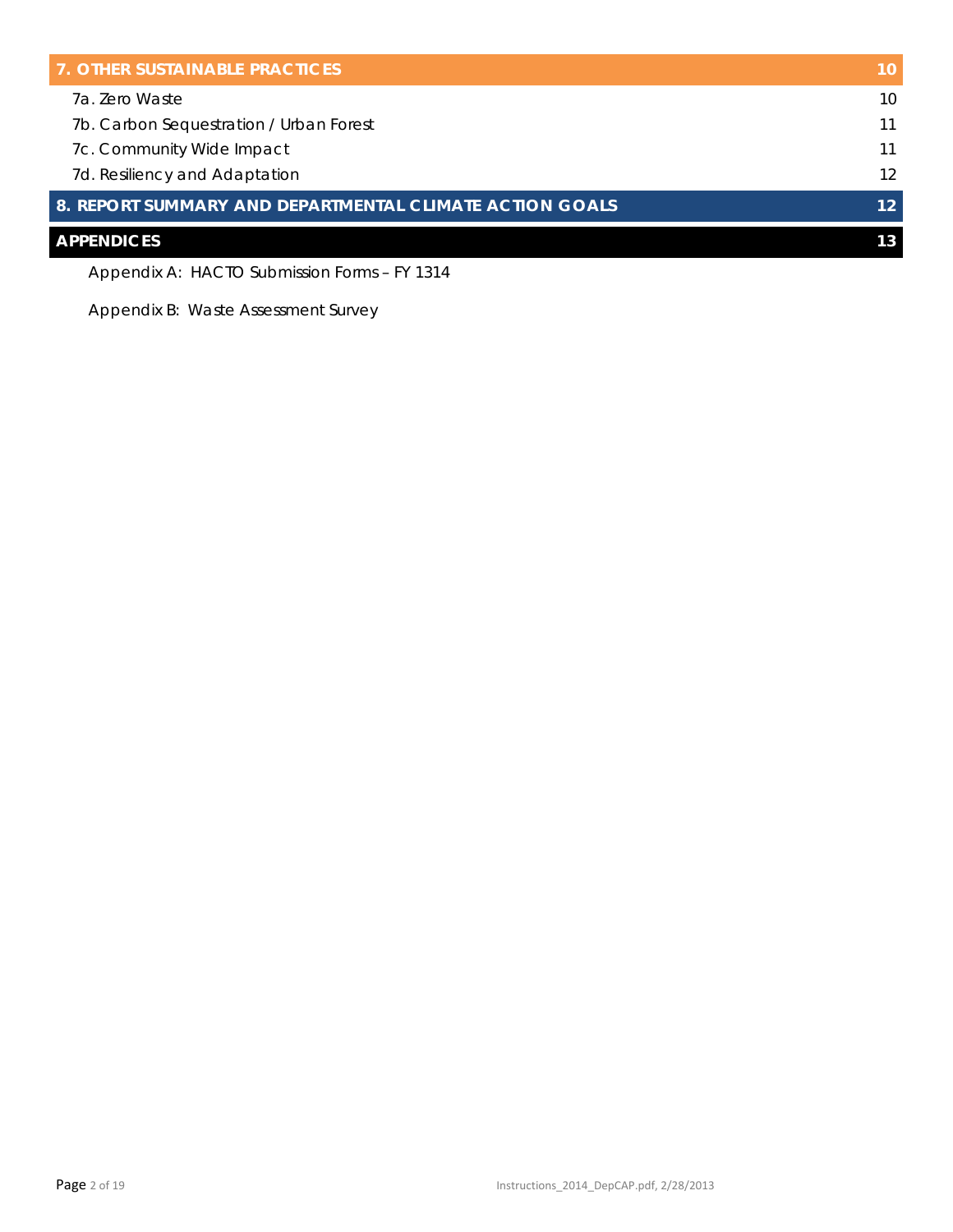<span id="page-2-0"></span>The Board of Supervisors Department is pleased to present its 2012-13 Action Plan, which is prepared pursuant to Chapter 9 of the San Francisco Environment Code (Greenhouse Gas Emissions Targets and Departmental Climate Action Plans). Section 904 specifically requires that all City departments submit a written report annually to the Department of the Environment to calculate the City's progress toward meeting the green house gas emissions limits established in Section 902. This report is written using Century Gothic font, which use 30% less ink should this report be printed.

The Board of Supervisors is the Legislative branch of City government and consists of 11 Supervisors elected by district, and the Office of the Clerk of the Board which resources and supports the Board in fulfilling its duties. In addition, the Sunshine Ordinance Task Force, Assessment Appeals Board, and Youth Commission are divisions within the department.

The carbon footprint includes the consumption of energy in the department's offices, which are all located in City Hall and comprise 32,892 square feet (12.26%). For FY 2012-13, 0 metric tons (tonnes) of CO2e emission are from electricity, and 252.13 tonnes of CO2e are from steam. For FY 2011-12, they were 0 and 249.89, respectively. The 0 emission from electricity is explained in the report.

A transportation survey was conducted and 46 out of 75 employees participated. The majority of employees commute via public transit. Also, the majority of employees walk or use public transit for work-related meetings, events, and activities.

The department strives to reduce-reuse-recycle, buy green, and comply with energy conservation in the area of information technology.

Supervisors continue to introduce, support, and enact legislation that will help reduce climate impacts in San Francisco. Other jurisdictions inquire about legislation passed in San Francisco and have passed similar legislation in their communities.

The Board of Supervisors Department's goal is to continue its efforts to conserve natural resources and work toward zero waste in compliance with Chapter 9 of the San Francisco Environment Code.

# <span id="page-2-2"></span><span id="page-2-1"></span>**2. DEPARTMENTAL PROFILE**

#### 2A. DEPARTMENTAL MISSION

The Mission of the Board of Supervisors is to:

- Respond to the needs of the City's residents by formulating and establishing City policies adopted through ordinances and resolutions.
- Allocate resources Citywide through the annual appropriation process.

The Mission of the Office of the Clerk of the Board is to:

- Resource the eleven Members of the Board to effectively serve the public's needs.
- Provide for the ethical and efficient flow of government.
- Preserve an accurate collection of the Board's legislative history.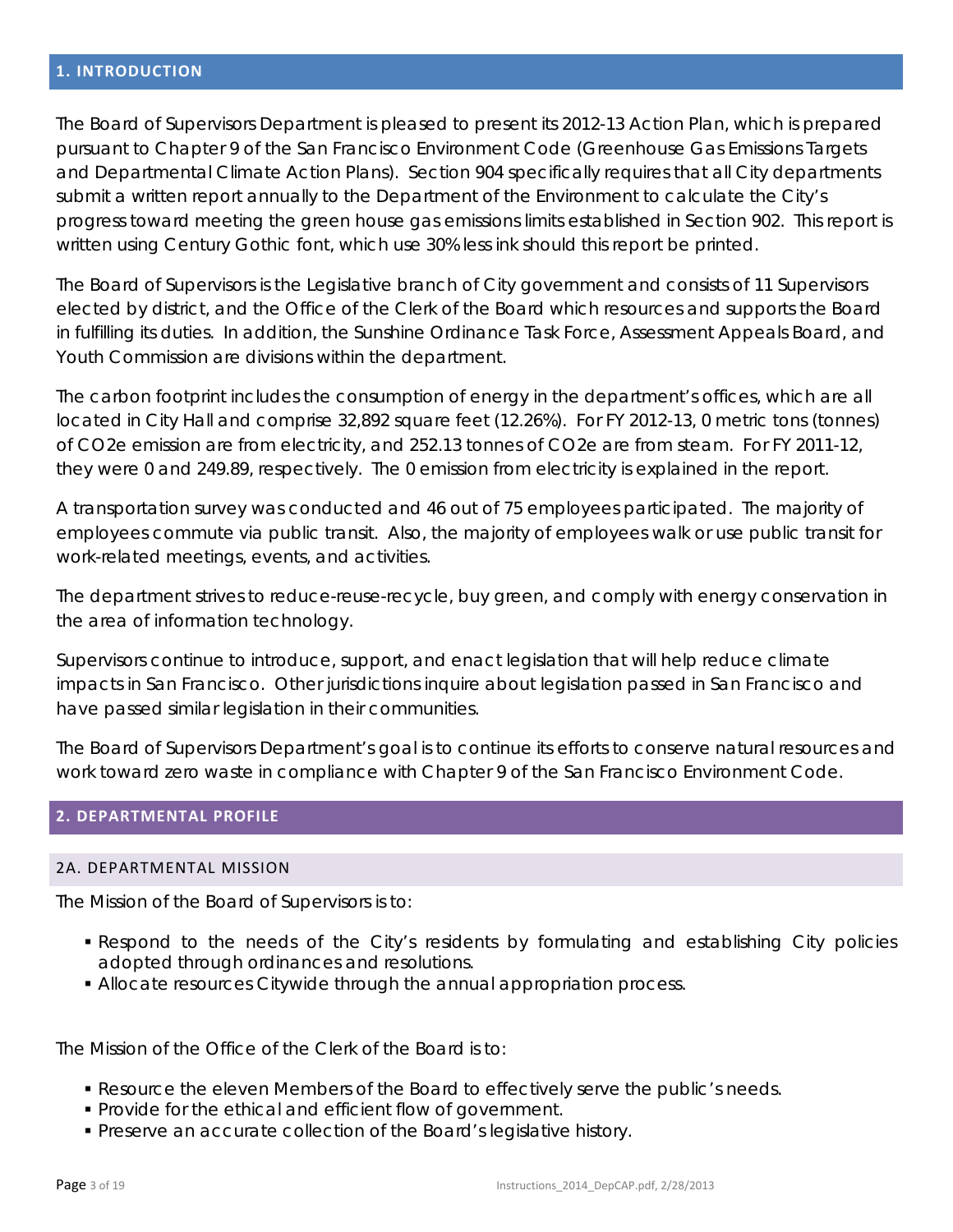- Encourage the public to be knowledgeable about the Board's decisions by making resources useful and available.
- Protect the public's right to petition their government and to have access to government records and information.
- Ensure open public meetings where public involvement in local government can occur.

# <span id="page-3-0"></span>2B. DEPARTMENTAL BUDGET

FY 2012-13: \$12,890,477

FY 2013-14: \$13,402,657 (submitted; to be finalized in July)

# <span id="page-3-1"></span>2C. NUMBER OF EMPLOYEES

Number of full-time equivalent budgeted: 77.81

# <span id="page-3-2"></span>2D. FACILITIES

The department is located in City Hall, which is managed by the City and County of San Francisco's Real Estate Division. Offices are located on the 2<sup>nd</sup>, 3<sup>rd</sup>, and 4<sup>th</sup> floors.

The list of facilities used by the department to calculate the FY 2012-13 departmental carbon footprint has been verified to be accurate and complete.

*Board of Supervisors:* The 11 Members of the Board, their Aides (33), and volunteers and interns occupy space on the 2nd floor consisting of 2 small rooms and 1 large room for each Supervisor.

*Clerk of the Board/Sunshine Ordinance Task Force:* The Clerk and her staff (24) occupy space on the  $2<sup>nd</sup>$  floor that consists of 10 rooms. There is 1 large room for the reception area, the Executive Assistant, and Operations staff (5) in cubicles, and there are 2 large rooms comprised of cubicles for the Legislative staff (10) and Administration & Finance staff (6). There are 3 small rooms for the Clerk and 2 Deputy Directors. The remaining 4 rooms are small and consist of a conference room, a mail room, a copier room, and a file room.

Assessment Appeals Board: The Administrator and her staff (5) occupy space on the 4<sup>th</sup> floor. There is 1 large room for the reception area and staff in cubicles. There is 1 small room for the Administrator's office and 1 small room for records. In addition there is a hearing room.

**Youth Commission:** The Youth Commission staff (3) occupies space on the 3<sup>rd</sup> floor that consists of 3 rooms. There is large room with a reception area and 2 cubicles. The 2 small rooms are the Advisor's office and a conference room. The members of the Youth Commission (17) utilize the conference room for small meetings and as a staging area on Commission meeting days.

**Other:** The department also has space on the 2<sup>nd</sup> floor which consists of a small computer training/conference room, a large conference room, a small copier/mail/supply room for Supervisors' offices, a vault/server room, and a medium-sized room occupied by the Local Agency Formation Commission staff (1) and interns.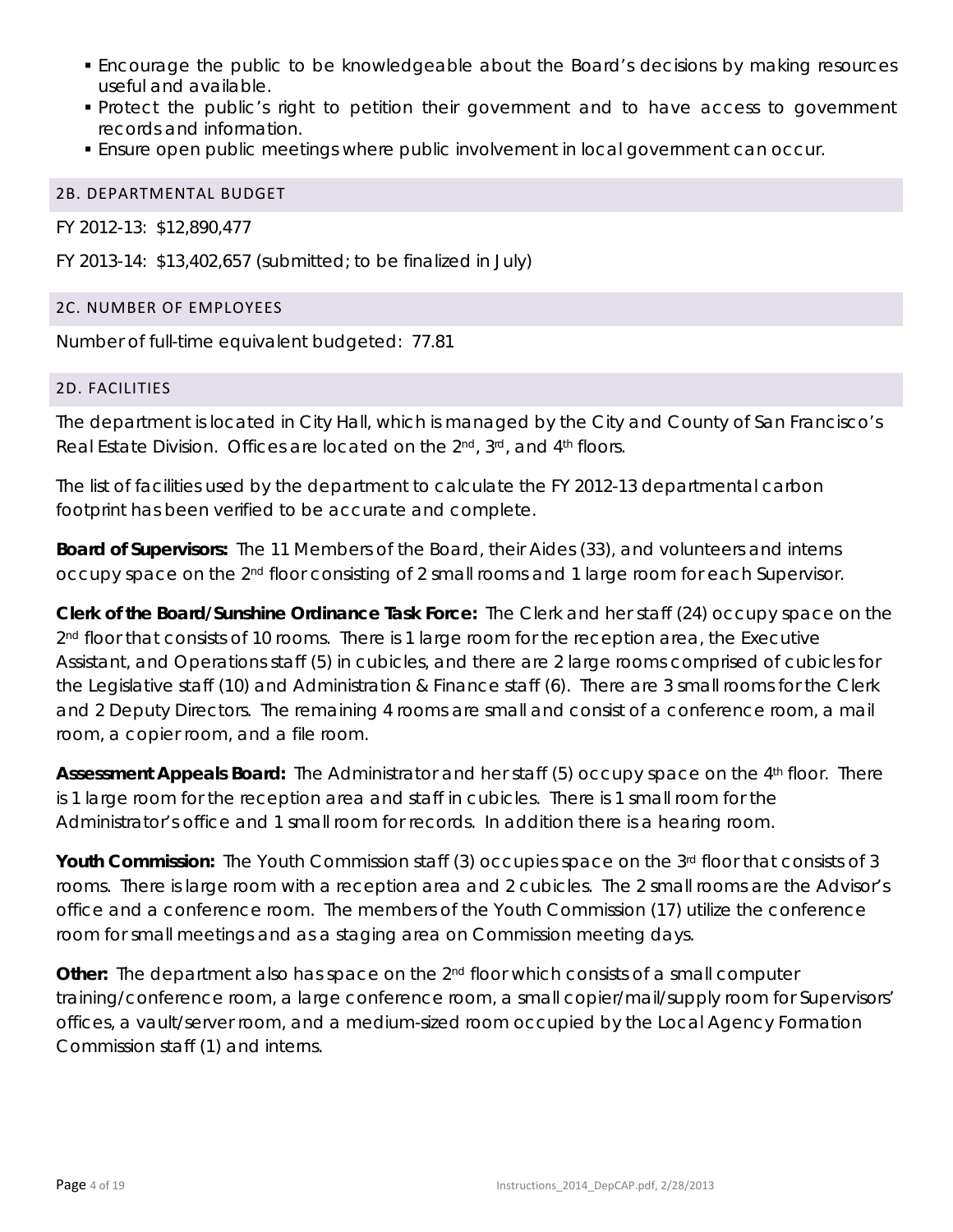# <span id="page-4-0"></span>2E. VEHICLES

The department does not have any vehicles. If walking, biking, or public transit is not possible for meetings and activities outside of City Hall, personal vehicles are used or arrangements are made to use a vehicle from the City Hall Vehicle Pool.

#### <span id="page-4-1"></span>2F. DEPARTMENTAL CONTACT INFORMATION

| <b>Climate Action Liaison:</b> |                              |  |  |
|--------------------------------|------------------------------|--|--|
| Name:                          | Madeleine Licavoli           |  |  |
| Title:                         | Deputy Director              |  |  |
| Fmail <sup>.</sup>             | madeleine.licavoli@sfgov.org |  |  |
|                                | Phone: 415 554 7722          |  |  |
| Zero Waste Coordinator:        |                              |  |  |
| Name:                          | <b>Hyacinth Barrett</b>      |  |  |
| Title:                         | Senior Clerk                 |  |  |
| Fmail:                         | hyacinth.barrett@sfgov.org   |  |  |

#### <span id="page-4-2"></span>2G. OTHER SUSTAINABILITY OR ENVIRONMENTAL PLAN

Phone: 415 554 7701

The department does not have any other sustainability plans besides this climate action plan.

#### <span id="page-4-3"></span>**3. TOTAL ENERGY CONSUMPTION AND CARBON FOOTPRINT**

The department's total carbon footprint includes the consumption of energy (electricity and steam) in the space occupied in City Hall. The following sections will describe each component in detail.

The San Francisco Public Utilities Commission (SFPUC) is the electricity provider for City and County of San Francisco municipal facilities and other retail customers. The SFPUC's generation portfolio includes hydroelectric power from the Hetch Hetchy Power System as well as in-city solar and biogas generation. Beginning in FY2011-2012, zero emission electricity has been provided by the SFPUC.

The department is one of many departments in City Hall and the space occupied by the department is 32,892 square feet, or 12.26%. It is incumbent upon all departments in City Hall to do their part to conserve resources and decrease emissions and consumption. The Board of Supervisors Department is committed to these endeavors.

# <span id="page-4-4"></span>3A. FACILITIES LIST VERIFICATION STATEMENT

The list of facilities that is being used by SF Environment to calculate the FY 2012-13 departmental carbon footprint has been verified by the department's Climate Liaison to be accurate and complete.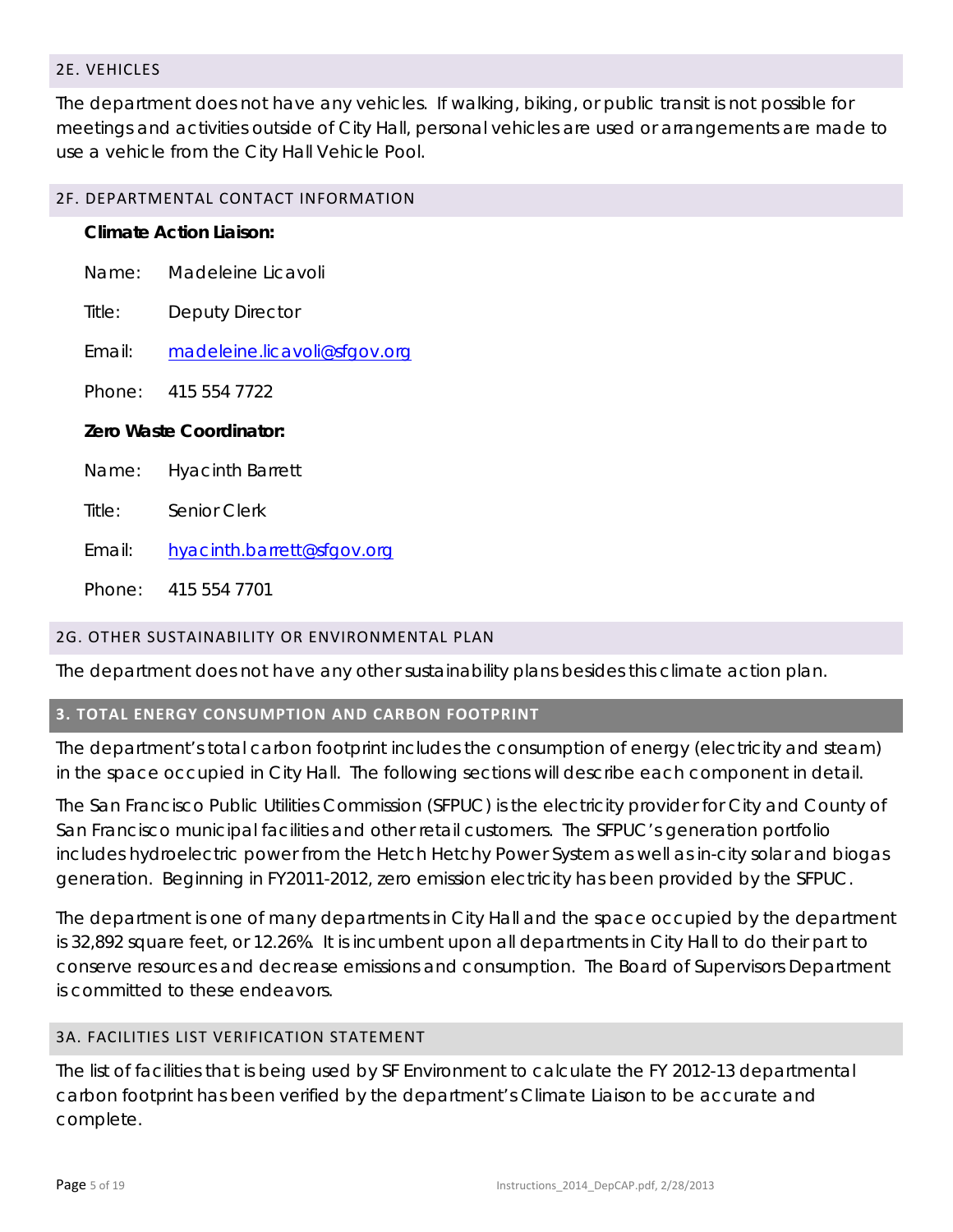# <span id="page-5-0"></span>3B. FISCAL YEAR 2012-2013 FACILITIES ENERGY CONSUMPTION AND CARBON EMISSIONS

Department's total facilities electricity: 622,637 kWh consumed, 0 metric tons of CO2, \$3,113 cost\*

Department's total facilities steam: 2,940,970 lbs consumed, 252.13 metric tons of CO2, \$72,020 cost\*

Note: Real Estate Division tenants' energy usage/cost is based on percentage of occupancy by square footage and may not be the amount billed to the department.

#### <span id="page-5-1"></span>3C. 5-YEAR HISTORICAL ANALYSIS OF FACILITIES ENERGY CONSUMPTION AND CARBON EMISSIONS

The tables and chart below summarize the department's annual facilities energy consumption and associated emissions for FYs 2008-09 through 2012-13. Total carbon emissions have increased slightly over the five-year period.

| FY 2008-2009 to FY 2012-2013 Departmental Facilities Energy Consumption |              |              |  |              |  |              |              |
|-------------------------------------------------------------------------|--------------|--------------|--|--------------|--|--------------|--------------|
| <b>Emission Source</b><br>(Units):                                      | FY 2008-2009 | FY 2009-2010 |  | FY 2010-2011 |  | FY 2011-2012 | FY 2012-2013 |
| Electricity (kWh)                                                       | 662,595      | 637,443      |  | 632,473      |  | 606,241      | 622,637      |
| Steam (lbs)                                                             | 2,185,438    | 2,599,612    |  | 2,455,999    |  | 2,856,518    | 2,940,970    |
| FY 2008-2009 TO FY 2012-2013 ANNUAL DEPARTMENTAL CO2 EMISSIONS (MT)     |              |              |  |              |  |              |              |
|                                                                         | FY 2008-2009 | FY 2009-2010 |  | FY 2010-2011 |  | FY 2011-2012 | FY 2012-2013 |
| Total CO <sub>2</sub> (mt)                                              | 215.10       | 258.68       |  | 231.73       |  | 249.89       | 252.13       |

The CO2 emission calculations are in metric tons (mt), and exclude CH4 and N2O.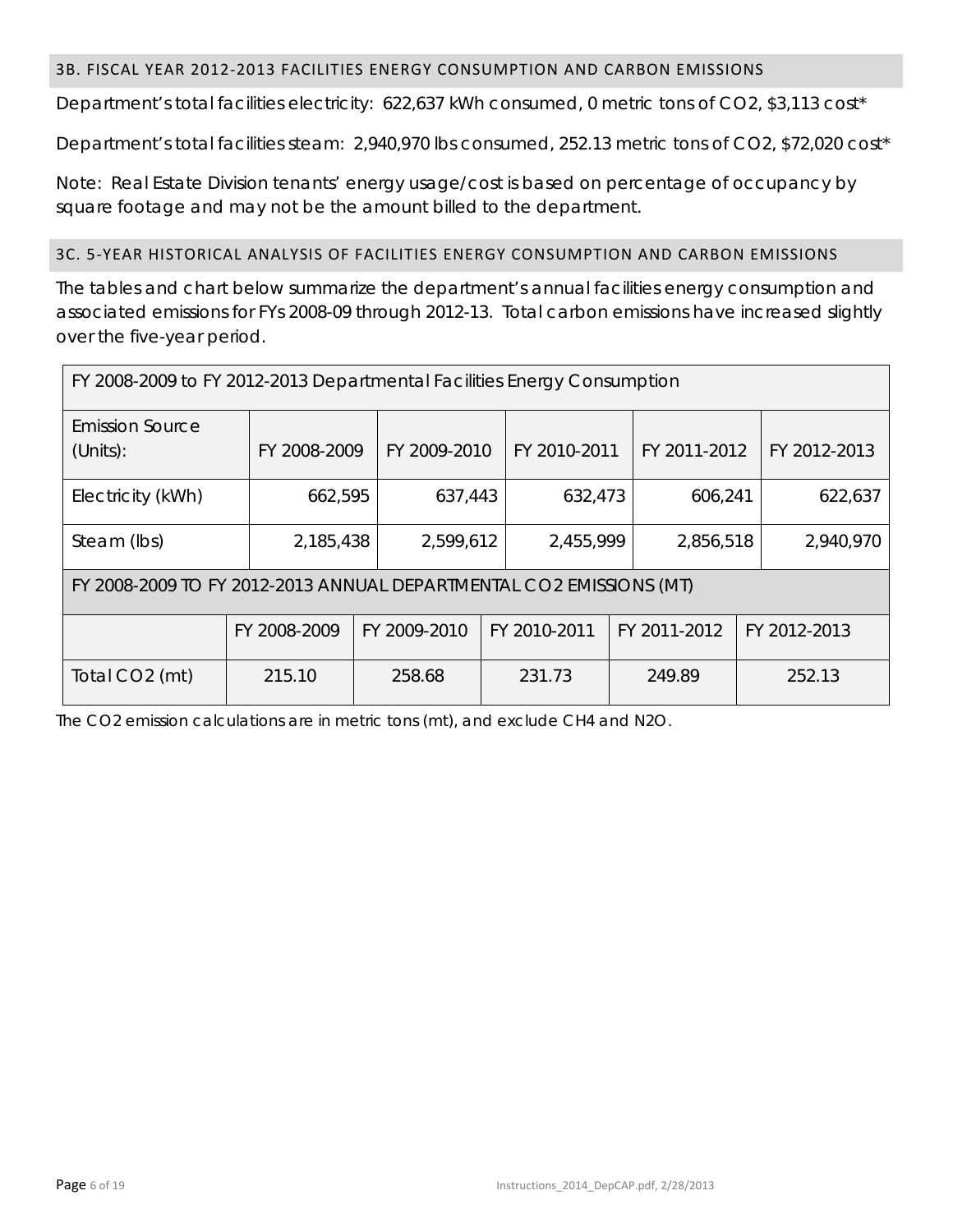

# <span id="page-6-0"></span>3D. VEHICLE LIST AND FUEL DATA VERIFICATION STATEMENT

The department does not have any vehicles.

# <span id="page-6-1"></span>**4. EFFORTS IN FACILITIES ENERGY REDUCTION**

# <span id="page-6-2"></span>4A. ENERGY EFFICIENCY & RETROFIT PROJECTS

City Hall is managed by the Real Estate Division (RED), which would be responsible for energy efficiency and retrofit projects in City Hall.

# <span id="page-6-3"></span>4B. ENERGY BENCHMARKING & COMPLIANCE WITH THE ENERGY PERFORMANCE ORDINANCE

City Hall is managed by the Real Estate Division (RED), which would be responsible for energy benchmarking and compliance with the Energy Performance Ordinance in City Hall.

# <span id="page-6-4"></span>4C. COMPLIANCE WITH THE COMMERCIAL LIGHTING EFFICIENCY ORDINANCE

City Hall is managed by the Real Estate Division (RED), which would be responsible for compliance with the Commercial Lighting Efficiency Ordinance in City Hall.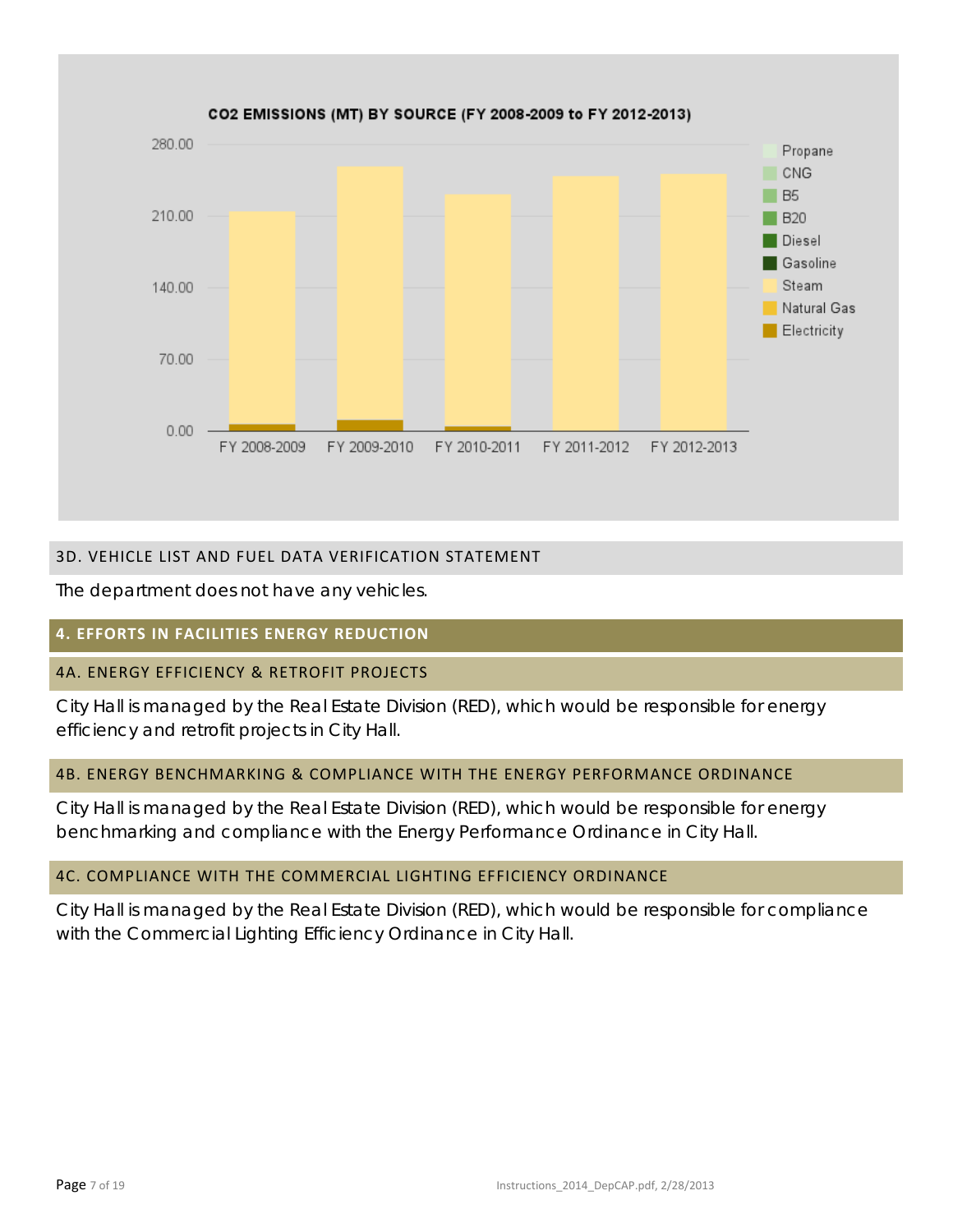#### <span id="page-7-0"></span>4D. INFORMATION TECHNOLOGY

The department is conserving energy by compliance with the following required IT energy conservation measures, except as noted in the second measure:

All computers are labeled with "energy conservation reminder – turn off when not in use." **Yes.**

All PCs are automatically set to go into hibernation/standby mode after 20 minutes of inactivity. **No.** This setting does not satisfy our business requirements and is not fully implemented, i.e., those assigned to staff who utilize remote desktop access. This constitutes one-third of computers.

Obsolete servers have been replaced with Climate Savers Gold or Energy Star servers. **Yes.**

You have virtualized servers. **Yes.**

Describe any challenges encountered and successful aspects of IT energy conservation projects.

#### <span id="page-7-1"></span>4E. RENEWABLE ENERGY

City Hall is managed by the Real Estate Division (RED), which would be responsible for any renewable energy projects at City Hall.

## <span id="page-7-2"></span>4F. GREEN BUILDING

Not applicable.

#### <span id="page-7-3"></span>**5. EFFORTS IN WATER USE REDUCTION**

#### <span id="page-7-4"></span>5A. WATER DATA VERIFICATION STATEMENT

The list of water accounts used by the Department of the Environment to calculate annual departmental water use has been verified by the department to be accurate and complete.

#### <span id="page-7-5"></span>5B. FISCAL YEAR 2012-2013 WATER CONSUMPTION AND WASTEWATER DISCHARGE

Department's total water consumption: 807,423 gallons

Departments total waste water discharge: 407,876 gallons

Cost: \$10,219 (consumption + wastewater + service fee)

Note: Real Estate Division tenants' water usage/cost is based on percentage of occupancy by square footage and may not be the amount billed to the department.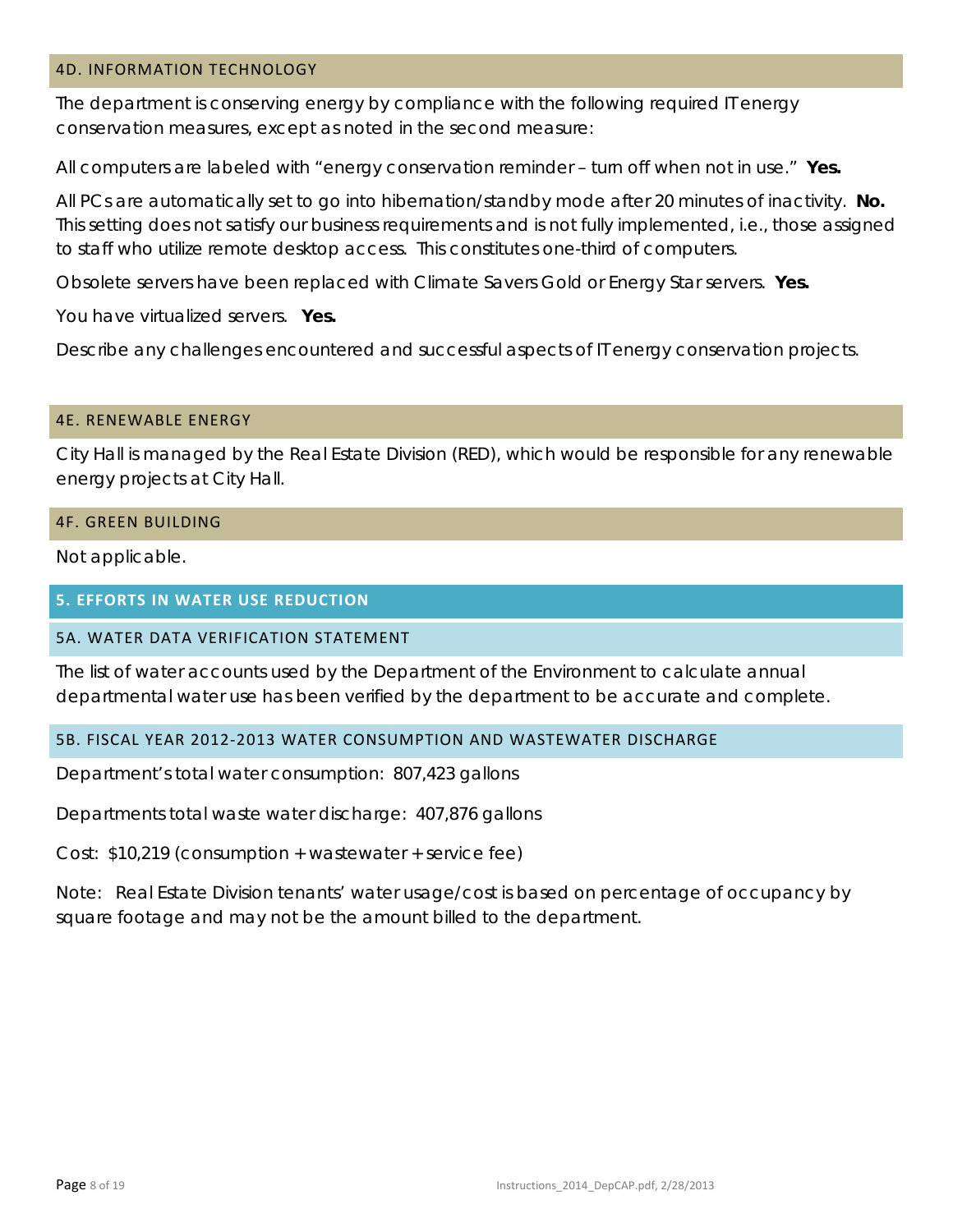#### <span id="page-8-0"></span>5C. 4-YEAR HISTORICAL ANALYSIS OF WATER CONSUMPTION AND WASTEWATER DISCHARGE

The department's water usage essentially has decreased from FY 2009-10. The department will work to continue this downward trend, especially in light of the very dry winter this past year, and to meet the Mayor's directive requiring departments to take steps to reduce water use by at least 10%.

| FY 2008-2009 to FY 2012-2013 Annual Water Consumption and Wastewater Discharge |              |              |              |              |
|--------------------------------------------------------------------------------|--------------|--------------|--------------|--------------|
|                                                                                | FY 2009-2010 | FY 2010-2011 | FY 2011-2012 | FY 2012-2013 |
| Water (gal)                                                                    | 987,836      | 733,433      | 817,916      | 807,423      |
| Wastewater Discharge (gal)                                                     | 709,793      | 519,237      | 538,168      | 407,876      |

#### <span id="page-8-1"></span>5D. WATER CONSERVATION

City Hall is managed by the Real Estate Division (RED), which would be responsible for meeting the requirements of the Mayor's directive to identify a water conservation contact, develop a water conservation plan that includes an assessment of all plumbing fixtures, implement best practices for landscapes, and explore the use of non-potable water.

Supervisors use carafes for water at their meetings. Carafes are only filled to the half-way mark, and any remaining water is used to water the flowers/plants in the Chamber and the Clerk's Office.

### <span id="page-8-2"></span>**6. EFFORTS IN VEHICLE FUEL REDUCTION**

#### <span id="page-8-3"></span>6A. COMPLIANCE WITH THE HEALTHY AIR AND CLEAN TRANSPORTATION ORDINANCE

The Healthy Air and Clean Transportation Ordinance (HACTO) is a mandate that all City employees and departments should use sustainable transportation such as public transit, walking, ridesharing, or biking to minimize single-occupancy vehicle transportation as much as possible and, when it is not, to use green vehicles. To implement this ordinance, each department is required to develop a Transit First plan outlining how it will implement the various sustainable options to reduce vehicle usage and a Transit First report on implementation. For departments that manage their own fleet of vehicles, fleet size must be reduced by 5% annually.

The department is compliant with this year's HACTO requirements. HACTO Submission Forms FY 1314 is attached as Appendix A.

#### <span id="page-8-4"></span>6B. TRANSIT FIRST CAMPAIGN

This year, City departments implemented Transit first campaigns to educate employees about their Transit First options.

The department has selected the Poster & E-communications campaign where each month the focus will be on a Transit First initiative: February—Ride Matching; March—Emergency Ride Home; April—Pre-Tax Commuter Benefits Program; May—CityCycle or Bike to Work; June—Public Transit at Work (Tokens).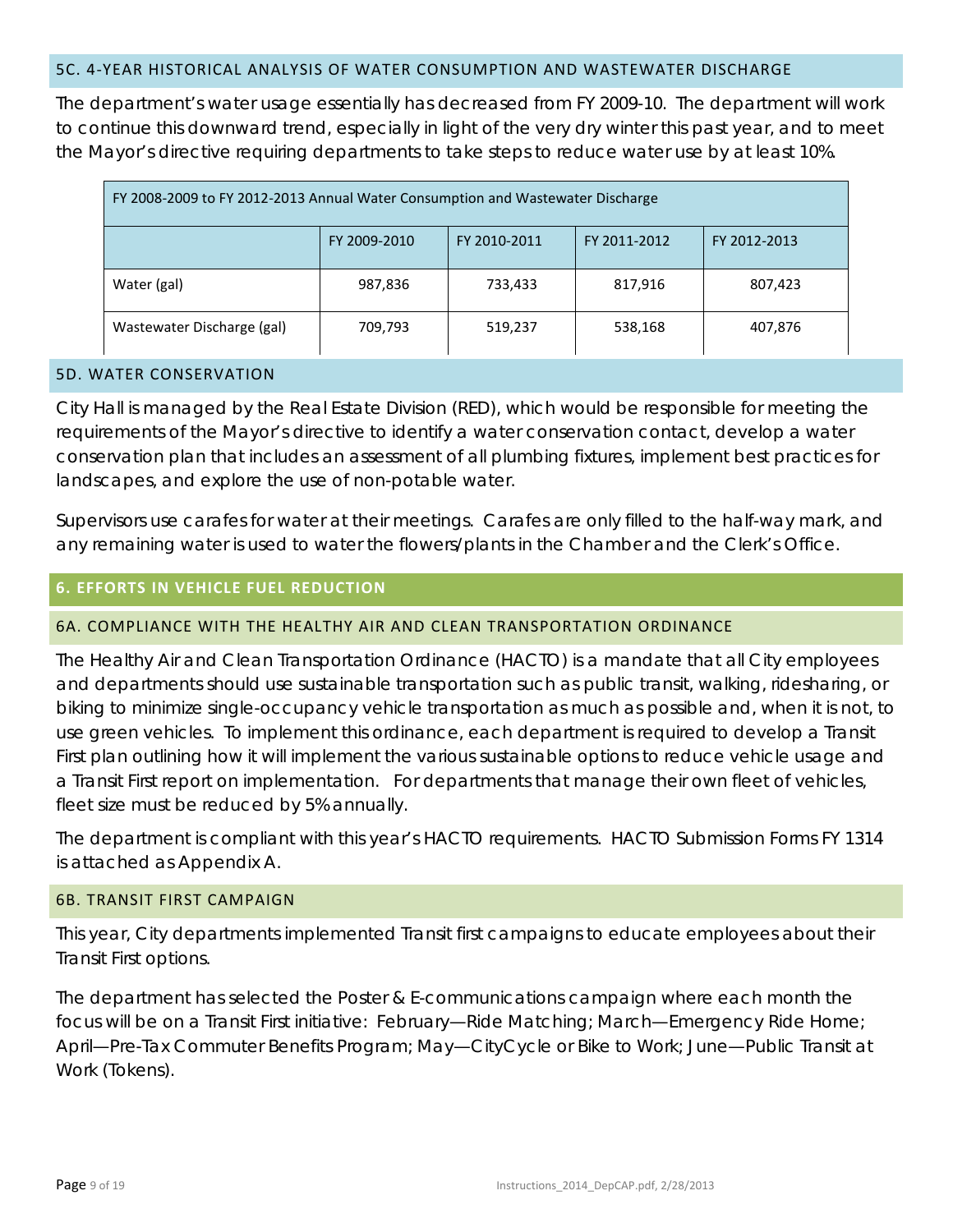This campaign selection is based on a desire to ensure that employees are aware of the different initiatives available to them. Although employees are provided with much of this information at the time they are hired, there is so much to absorb and learn in the early days on the job. Also, over time commute situations can change and receiving information will provide options available to them. It is also information that can be shared with others.

Emails have been sent to all department employees and posters widely posted throughout the department for the February (Ride Matching) and March (Emergency Ride Home) initiatives.

Subsequent to the sending of emails and posting of posters, some employees have asked for further information.

# <span id="page-9-0"></span>6C. BIODIESEL

The department does not have any vehicles.

# <span id="page-9-1"></span>**7. OTHER SUSTAINABLE PRACTICES**

# <span id="page-9-2"></span>7A. ZERO WASTE

The department continues to encourage employees to sign up for e-Payroll. There has been some success but 100% has not been achieved. Efforts will continue.

The department has had some success in eliminating paper towels from the trash bin as well as getting employees to place items in the proper bins. The Clerk of the Board's Office has the recyclecompost-trash bins located in one area with informational posters located above each bin. Whenever there is a group gathering that involves food, a brief "commercial announcement" is made reminding staff of the proper disposal of the plates, napkins, utensils, and others items.

The department continues to reduce-reuse-recycle, with an emphasis on not purchasing items that are not needed. Requests for office supplies are reviewed for items that may be available for reuse instead of purchasing new.

Surplus items are turned into the Virtual Warehouse to enable other departments to reduce their need to purchase new items. In FY 2012-13, the following items were turned in and taken by City departments, the Unified School District, and non-profit organizations: 1 computer desk, 2 file cabinets, 18 chairs, 200 binders (7 different sizes). The department obtained surplus furniture specific to City Hall (desks, chairs, bookcases) from City Hall Building Management.

Outgoing Supervisors' unused stationery is reused: letterhead is used in the fax machines; envelopes (after covering the Supervisor's name with a return address label) are used to send out required appeal notices to large numbers of residents. Manila envelopes from incoming mail are used for inter-office mail. File folders are reused after the contents are recycled.

A box to deposit cell phones has been in place for several years, and cell phones are donated to the Department on the Status of Women.

Dates have been provided to the Department of the Environment to schedule a 10-minute zero waste refresher training for department employees.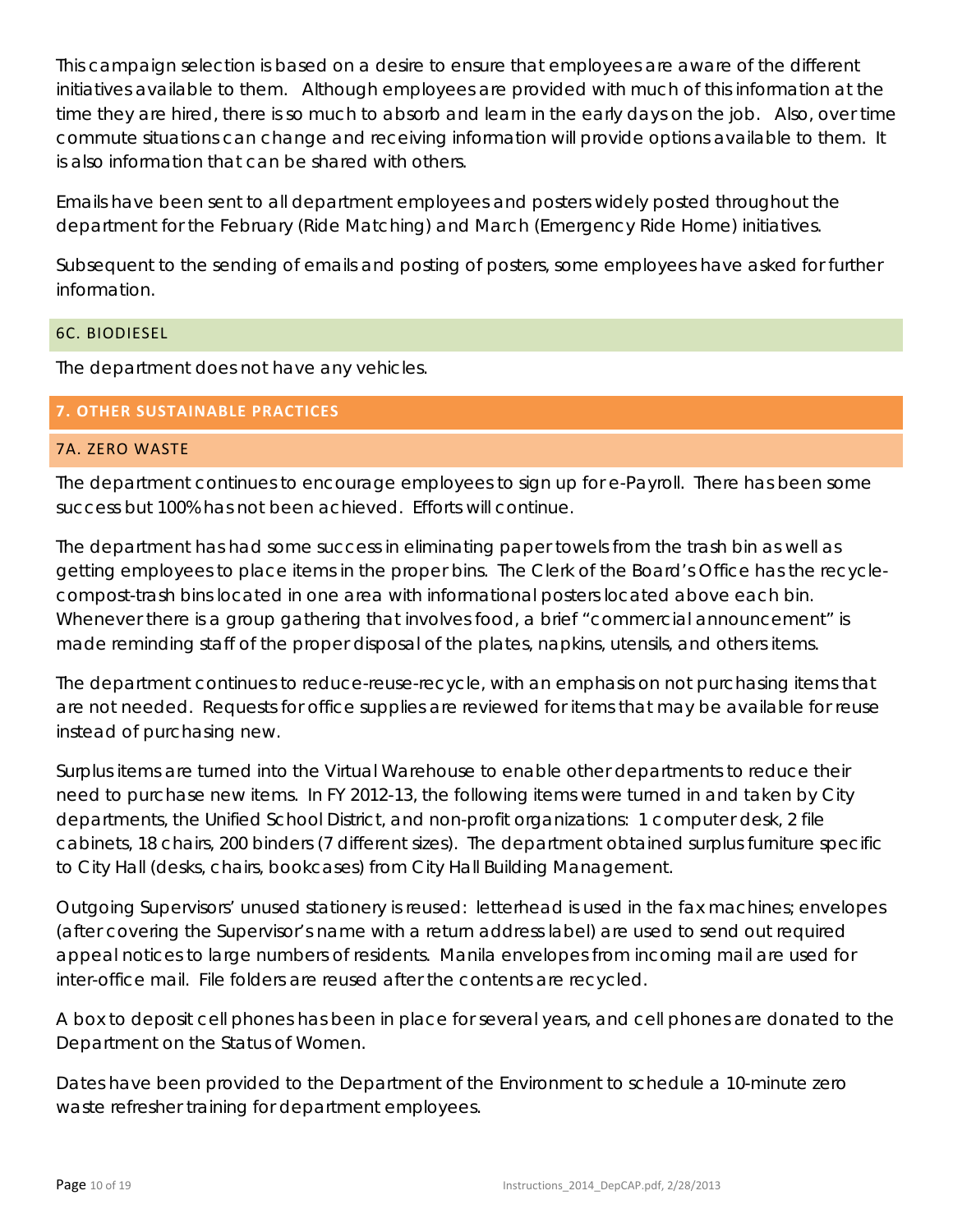The department is in compliance with Resource Conservation Ordinance, Chapter 5, Section 506, that requires that every publication exhibit, form, and letter produced by a city department, including all materials distributed to the public, shall be on printing and writing paper products that contact 100% post-consumer content. Only 100% recycled content paper is purchased. The department will ensure that the following is included on any printed materials for public distribution: "Printed on 100% post-consumer recycled paper."

The department's Zero Waste Coordinator will attend the annual workshop.

The department's annual Waste Assessment Survey is attached in Appendix B.

# <span id="page-10-0"></span>7B. CARBON SEQUESTRATION / URBAN FOREST

The department does not plant, care for, or otherwise support forestry resources.

The Board of Supervisors did approve the following legislation in FY 2012-13:

Resolution authorizing the Planning Department to apply for, accept, and expend funding from the State of California Urban Forestry Grant Program entitled "Leading Edge," as provided through Proposition 40 and/or Proposition 84.

# <span id="page-10-1"></span>7C. COMMUNITY WIDE IMPACT

The Board of Supervisors continues to introduce and pass legislation to support a climate secure future. Examples of legislation passed in FY 2012-13:

Ordinance amending the Health, Business and Tax Regulations Codes - On-Site Water Reuse for Commercial, Multi-Family, and Mixed-Use Developments.

This ordinance will help achieve the City's goals for water supply use and preservation by: (1) Promoting the values and benefits of non-potable water use while recognizing the need to invest water and other resources as efficiently as possible; and (2) Encouraging the use of non-potable water for non-potable applications.

Ordinance amending the Planning Code to: expand the applicability of bicycle parking requirements and convert Automotive Service Stations located on Primary Transit Streets and Citywide Pedestrian Network Streets.

San Francisco adopted a goal of having 20% of trips by bicycle by 2012. The purpose of this ordinance is to help achieve that goal by ensuring that bike commuters have a safe and secure place to park their bikes when they get to work. The ordinance expands applicability of bicycle parking requirements to more projects and to additional uses. It also provides incentives for both voluntary compliance and for exceeding minimum bicycle parking requirements by removing bicycle parking from FAR calculations, thereby removing a perceived "penalty" for including bike parking in a development and creating an incentive to dedicate more space to bike parking than required.

The revisions for conversion of Automotive Service Stations seek to balance the desire to retain these uses with City policies which support walking, cycling, and public transportation, and which encourage new jobs and housing to be located in transit corridors.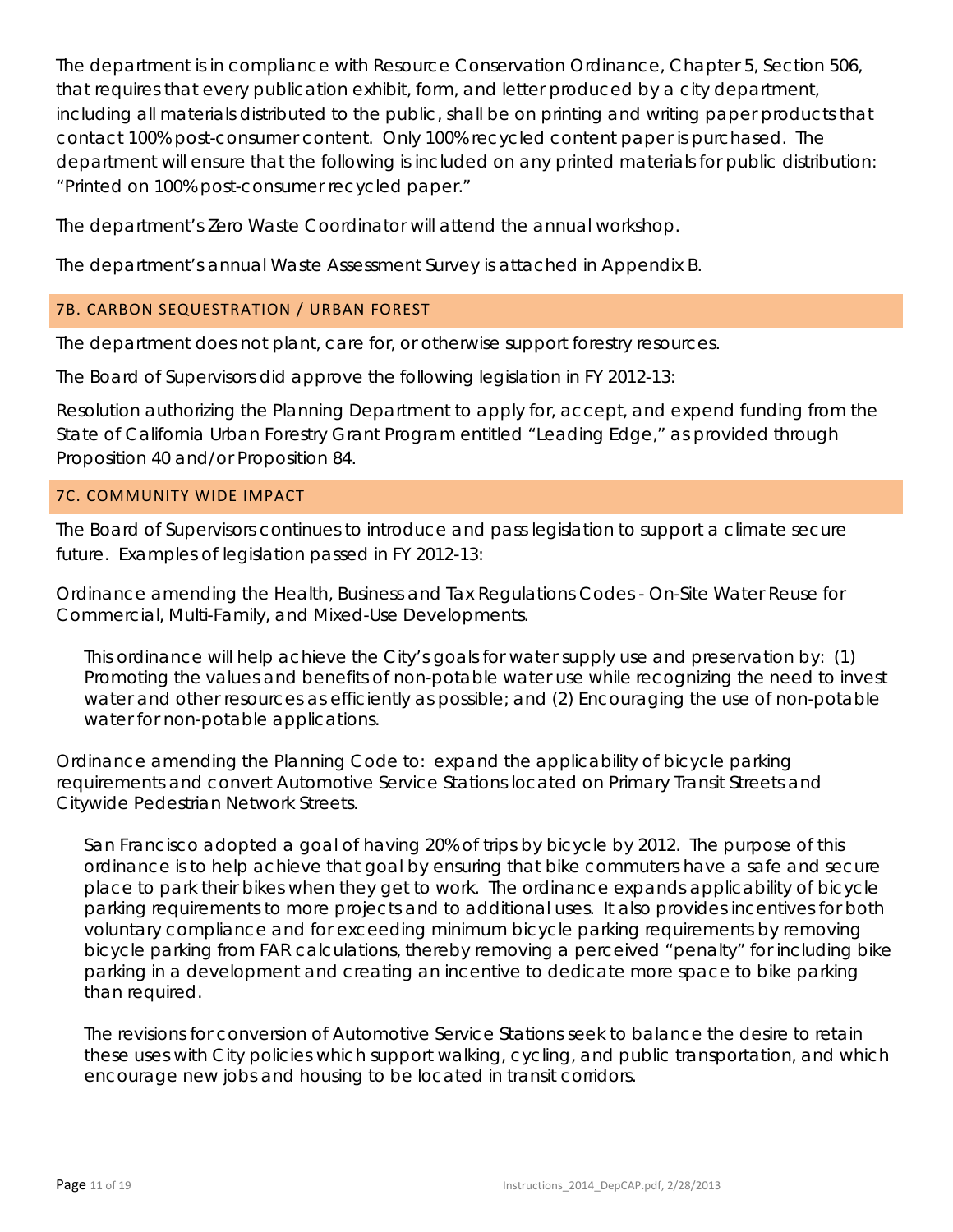Ordinance appropriating \$133,275,000 for resurfacing, sidewalk, curb ramp and street structure improvements, the redesign of street streetscapes to include pedestrian and bicycle safety improvements, and traffic signal improvements to support transit priority.

Ordinance amending the Environment Code to require new buildings that have drinking fountains to provide bottle filling stations.

Resolution authorizing the San Francisco Public Utilities Commission to accept and expend a Department of Water Resources administered grant in the amount of \$2,114,000 for implementation of the Harding Park Recycled Water Project.

The PUC approved the Phased Water System Improvement Program Variant (Phased WSIP Variant) in 2008, which included the development of 10 million gallons per day of recycled water, groundwater, and conservation in San Francisco by 2018. By replacing potable water currently used for irrigation of Harding Park and Fleming golf courses with recycled water, dependence on the SFPUC's Regional Water System will be reduced.

Resolution authorizing the San Francisco Public Utilities Commission to accept and expend a Department of Water Resources administered grant in the amount of \$863,100 for the San Francisco Public Utilities Commission High-Efficiency Toilet Installation Program.

Resolution authorizing the Department of the Environment to accept and expend a grant from the Sidney E. Frank Foundation the amount of \$250,000 to plan and implement specific projects to source 100% of San Francisco's electrical demand from renewable energy sources.

San Francisco set ambitious goals of reducing greenhouse gas (GHG) emissions to 20% below 1990 levels by 2012, 25% by 2017, and 40% by 2025. The City has made significant progress, including: reducing emissions by 14.5% below 1990 levels as of 2010, increasing the amount of renewable energy for electricity generation (now 41% of the citywide power profile), expanding in-city renewables (primarily solar systems) to 21 megawatts, and requiring commercial buildings to report on their energy use and conduct regular energy audits.

# <span id="page-11-0"></span>7D. RESILIENCY AND ADAPTATION

The department is not working on any projects that address, or has the potential to address, vulnerability and risk associated with climate change effects. Other departments may be working on projects that may require approval by the Board of Supervisors.

# <span id="page-11-1"></span>**8. REPORT SUMMARY AND DEPARTMENTAL CLIMATE ACTION GOALS**

The department is continually working to ensure that it is compliant with the Department Climate Action Plan Ordinance.

Total Energy Consumption and Carbon Footprint: The department is committed to doing its part as one of many tenants in City Hall to reduce energy use within the building. The majority of employees use public transit to travel to and from work and, while at work, get to where they are going by walking, biking, or using public transit. Maintaining these practices or improving on them will help reduce greenhouse gas emissions.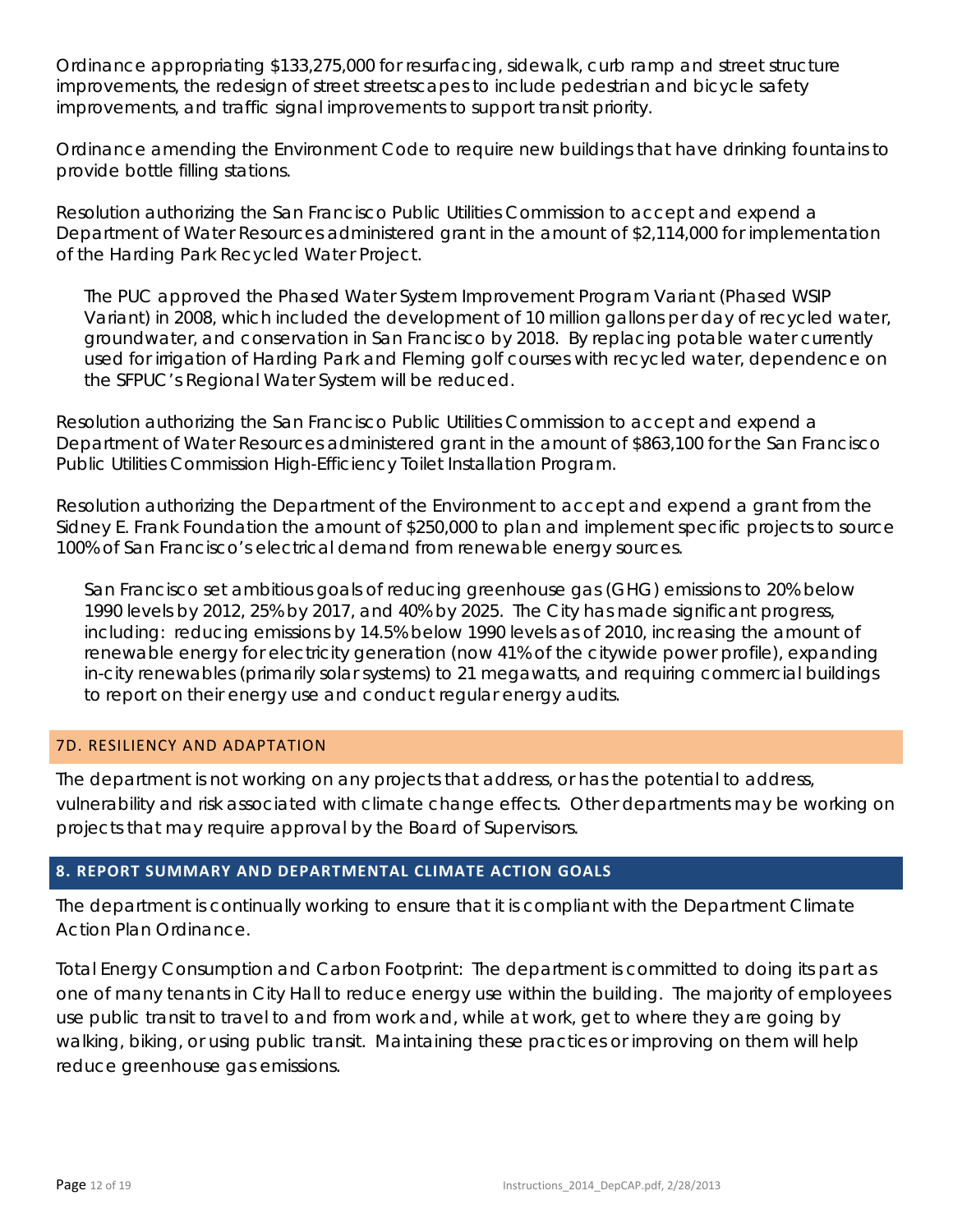Efforts in Water Use Reduction: The department is committed to doing its part as one of many tenants in City Hall to conserve water, especially in light of the dry winter and in response to the Mayor's directive to reduce water use by at least 10%.

Efforts in Vehicle Fuel Reduction: The department is in compliance with the Healthy Air and Clean Transportation Ordinance. Through the Transit First Campaign, a poster and e-communication campaign that focuses on five different transit first initiatives, the department hopes to educate employees and encourage them to make choices that will help decrease the amount of greenhouse gases emitted.

Other Sustainable Practices: The department continues to reduce-reuse-recycle, with an emphasis on not purchasing items that are not needed and assisting other departments to reduce-reuserecycle by placing surplus items on the Virtual Warehouse. The department continues to encourage employees to use e-payroll. Renewed emphasis will be placed on improving the placing of items in the proper bins—recycle, compost, and trash.

Community Wide Impact: The Board of Supervisors continues to introduce and pass legislation to support a climate secure future.

# <span id="page-12-0"></span>**APPENDICES**

Appendix A: HACTO Submission Forms – FY 1314

Appendix B: Waste Assessment Survey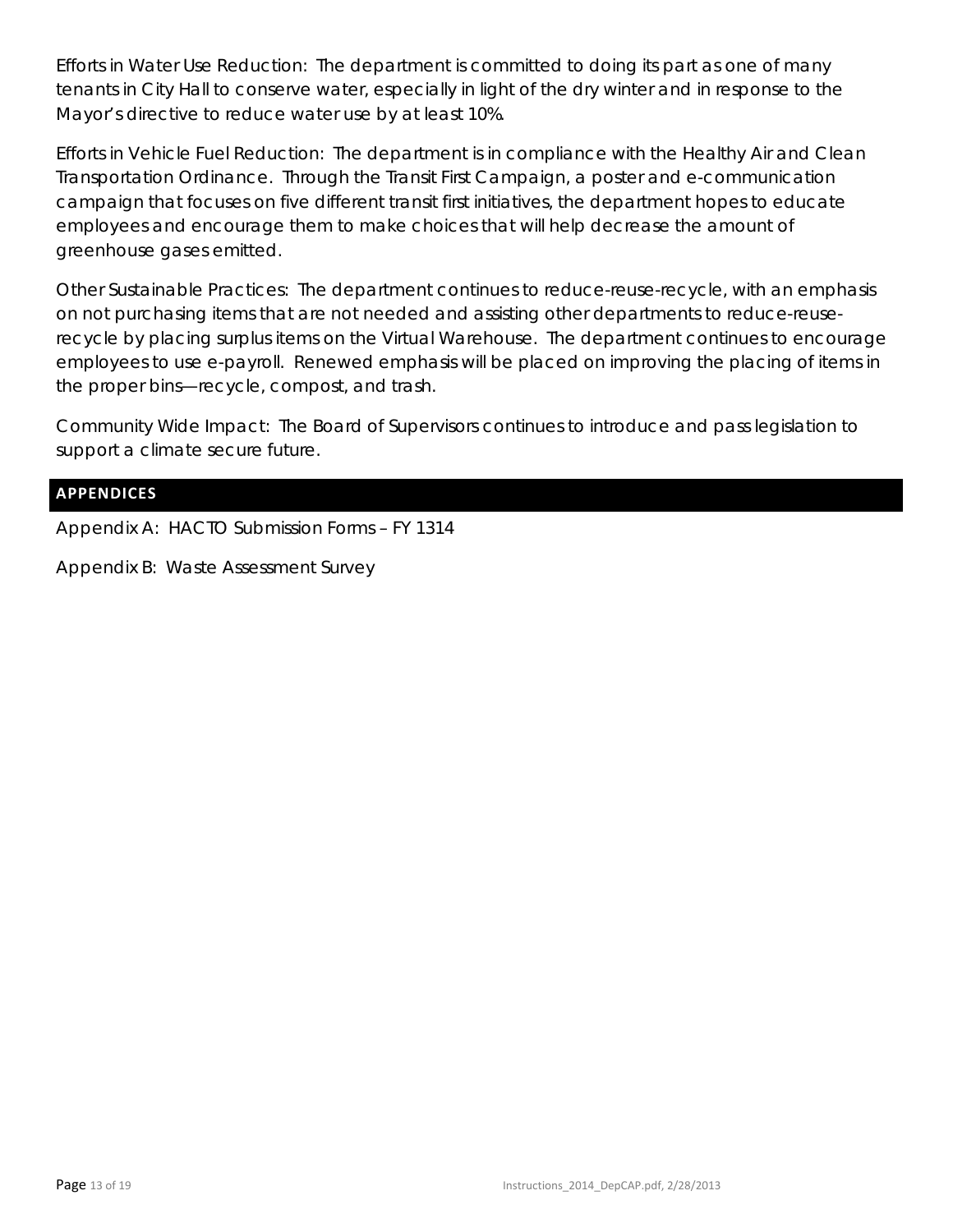# **HACTO Annual Plan**

| Department *                                                                                                                                  | <b>Board of Supervisors</b>                                                                                                                                                                                                                                                                                                                                                                                                                           |
|-----------------------------------------------------------------------------------------------------------------------------------------------|-------------------------------------------------------------------------------------------------------------------------------------------------------------------------------------------------------------------------------------------------------------------------------------------------------------------------------------------------------------------------------------------------------------------------------------------------------|
| Name of Person Preparing Report *                                                                                                             | Madeleine Licavoli                                                                                                                                                                                                                                                                                                                                                                                                                                    |
| Title of Person Preparing Report *                                                                                                            | Deputy Director, Operations                                                                                                                                                                                                                                                                                                                                                                                                                           |
| Email of Person Preparing Report *                                                                                                            | madeleine.licavoli@sfgov.org                                                                                                                                                                                                                                                                                                                                                                                                                          |
| Name of Department Head *                                                                                                                     | Angela Calvillo                                                                                                                                                                                                                                                                                                                                                                                                                                       |
| Does your department promote or<br>plan to promote employees to use<br>public transit for work-related travel? *                              | Yes                                                                                                                                                                                                                                                                                                                                                                                                                                                   |
| What resources will your department<br>offer? *                                                                                               | Other                                                                                                                                                                                                                                                                                                                                                                                                                                                 |
| Other: *                                                                                                                                      | Unknown at this time                                                                                                                                                                                                                                                                                                                                                                                                                                  |
| What forms of communications will you<br>use to promote employees to use<br>TRANSIT for work-related travel? *                                | E-mail Blast<br>New Employee Orientation                                                                                                                                                                                                                                                                                                                                                                                                              |
| If applicable, please use this space to<br>describe in greater detail your<br>department's PUBLIC TRANSIT program<br>for work-related travel: | The Board of Supervisors is a relatively small department. The<br>Office of the Clerk of the Board and its divisions' need for<br>public transit for work-related travel is minimal. Most<br>meetings are in City Hall or within walking distance. This<br>applies to the offices of the members of the Board of<br>Supervisors as well but they do have meetings and events in<br>their districts. Public transit is used but there are times when a |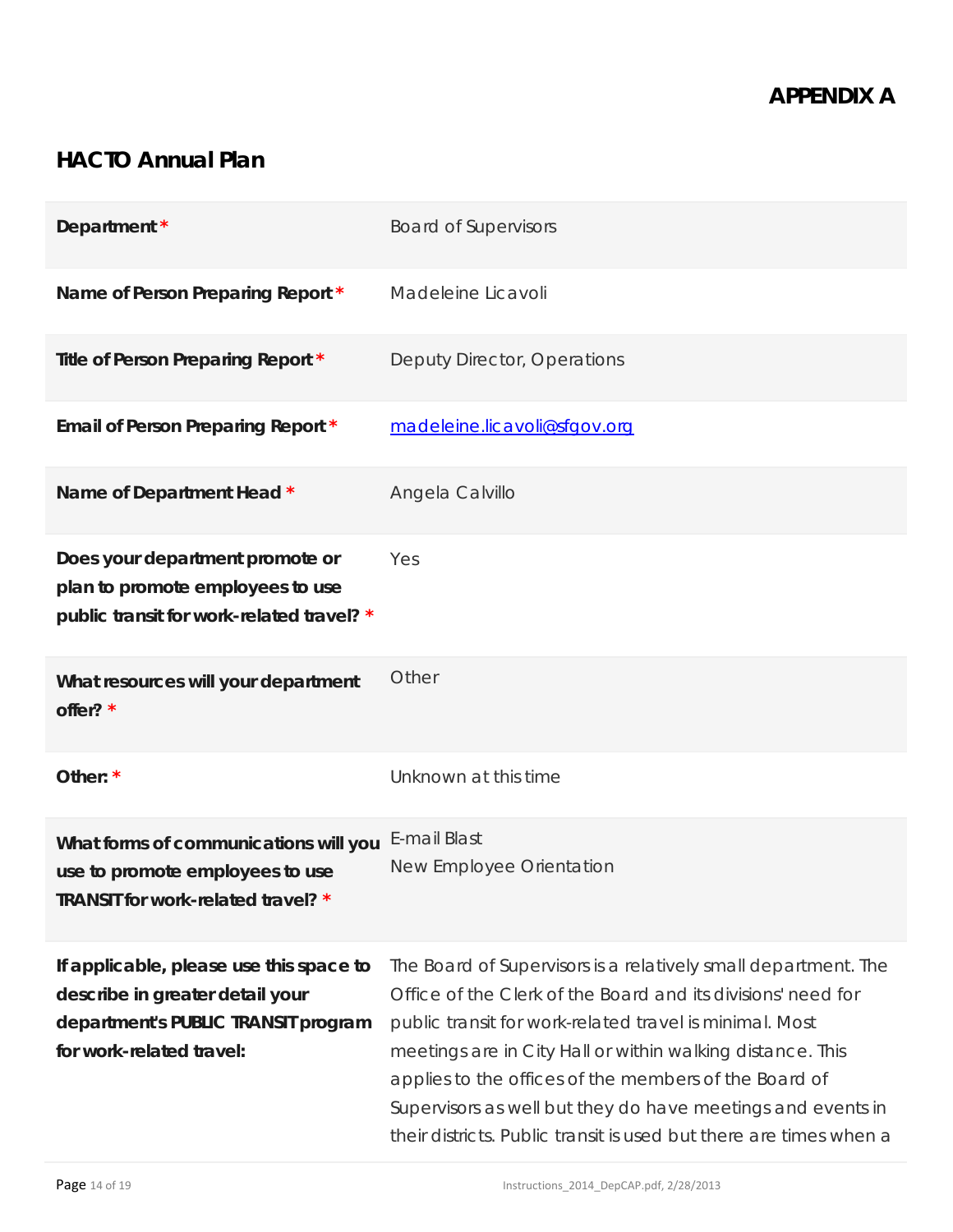vehicle is needed to bring materials for meetings or due to the location and time (e.g., evening) of the meeting.

**Does your department offer or plan to offer employees access to a bicycle for work-related travels? \***  $N<sub>O</sub>$ 

**Would your department like to make a**  No **request for more bikes? \***

**Does your department belong or have**  Yes **a plan to belong to a City vehicle pool or car-sharing program for workrelated travels? \***

**Is your department able or have plans**  Yes **to host a tele-conference call? \***

**Is your department able or have plans be able to host a video-conference call? \*** No

**In the 2012-13 HACTO Report, you will have to provide metrics for these programs. How will you track the implementation of these programs? \*** Excel spreadsheet

**If applicable, please use this space to describe in greater detail all of your department's Transit-First programs related to at work travel:**  CityCycle: The department does not utilize this option since a lot of travel is done on foot. Bikes are not conducive based on materials that need to be transported, the location, or the time of the meeting. Some staff may use their own bikes when feasible. Vehicle Pool/Car Sharing: The department utilizes the City Hall Vehicle Pool.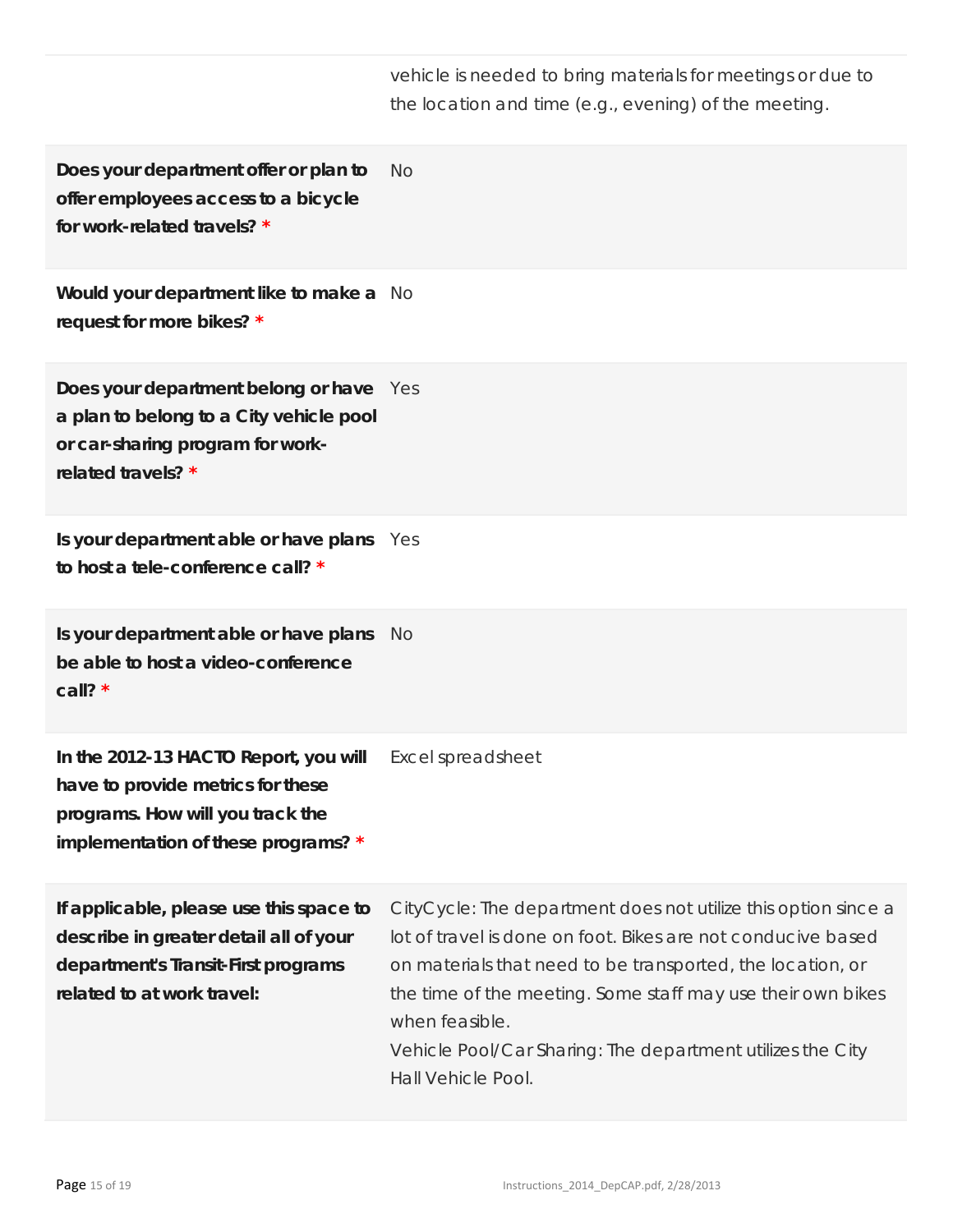| A. Does your department promote or<br>have plans to promote the use of<br>public transit for commuting to/from<br>work? *           | Yes                                                                                                 |
|-------------------------------------------------------------------------------------------------------------------------------------|-----------------------------------------------------------------------------------------------------|
| How will you promote public transit? *                                                                                              | Encourage participation in the Pre-Tax Commuter Benefits<br>program                                 |
| What forms of communications will you<br>use to promote employees to use<br>TRANSIT when commuting to/from<br>work? *               | E-mail Blast<br>New Employee Orientation                                                            |
| B. Does your department promote or<br>plan to promote the use of bicycles for<br>commuting to/from work? *                          | Yes                                                                                                 |
| How will you promote bike-<br>commuting? *                                                                                          | Provide indoor/safe bike storage<br>Offer on-site showers and/or lockers                            |
| What forms of communications will you<br>use to promote employees to BICYCLE<br>when commuting to/from work? *                      | E-mail Blast<br>New Employee Orientation                                                            |
| C. Does your department promote or<br>plan to promote the use of carpooling<br>for commuting to/from work? *                        | Yes                                                                                                 |
| How will you promote Carpool and/or<br>Vanpool? *                                                                                   | Reserved parking carpool and vanpool vehicles<br>Encourage registration in the 511-matching program |
| What forms of communications will you<br>use to promote employees to<br><b>CARPOOL or VANPOOL when</b><br>commuting to/from work? * | E-mail Blast<br>New Employee Orientation                                                            |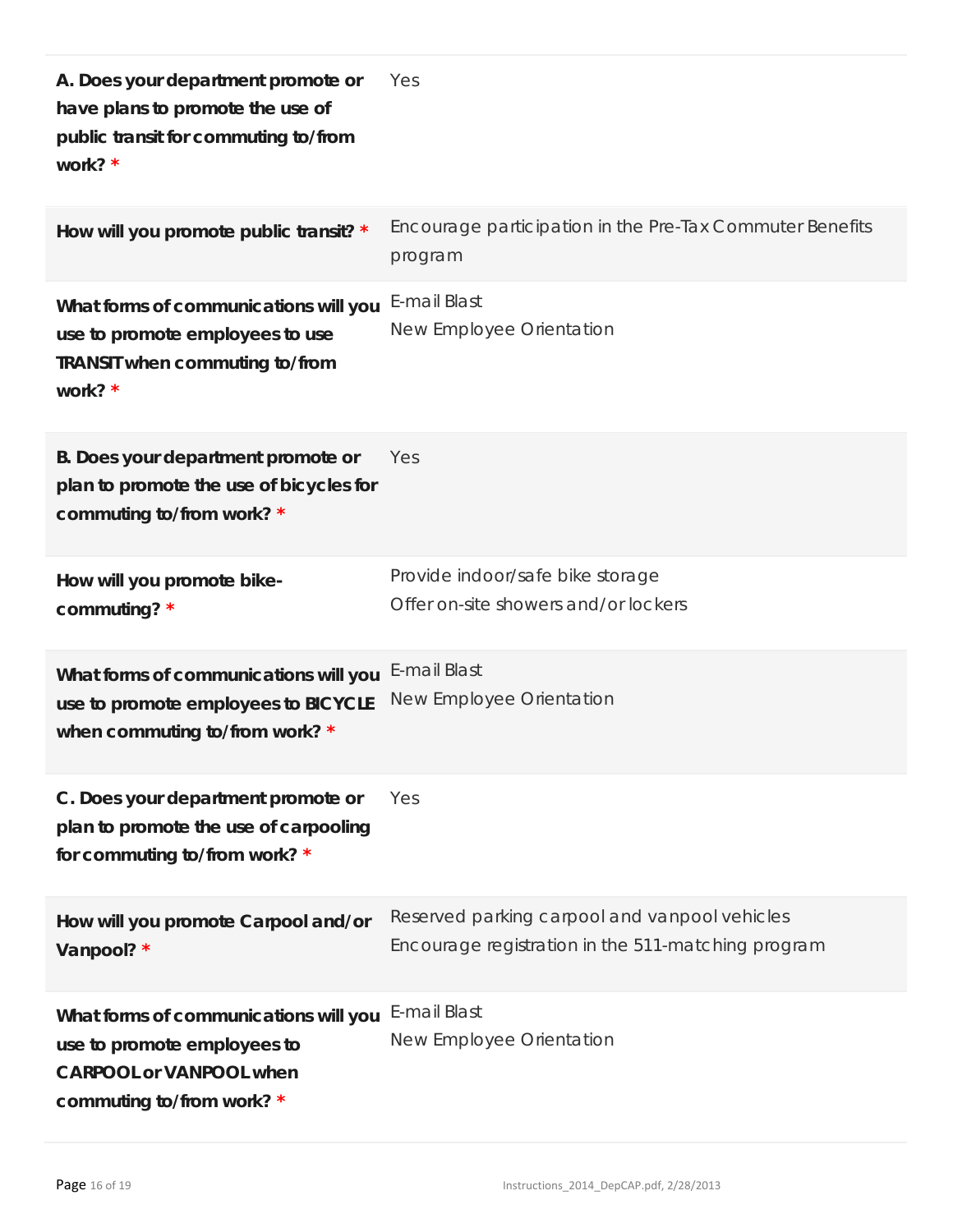| D. Does your department offer or plan<br>to offer tele-commuting? *                                                                                                                                                | No.                                                                                            |
|--------------------------------------------------------------------------------------------------------------------------------------------------------------------------------------------------------------------|------------------------------------------------------------------------------------------------|
| Bonus: How will you promote the Great<br>Race for Clean Air?                                                                                                                                                       | E-mail blast<br>Posters/Flyers                                                                 |
| Does your department manage any of No<br>its own vehicles? *                                                                                                                                                       |                                                                                                |
| The CommuteSmart Team and Clean<br>Vehicle staff have a wide assortment<br>of resources available to you. Please<br>check all of the resources that you<br>would like and we will do our best to<br>accommodate: * | CommuteSmart brochures specific to CCSF employees<br>Pre-Tax Commuter Benefits flyers & guides |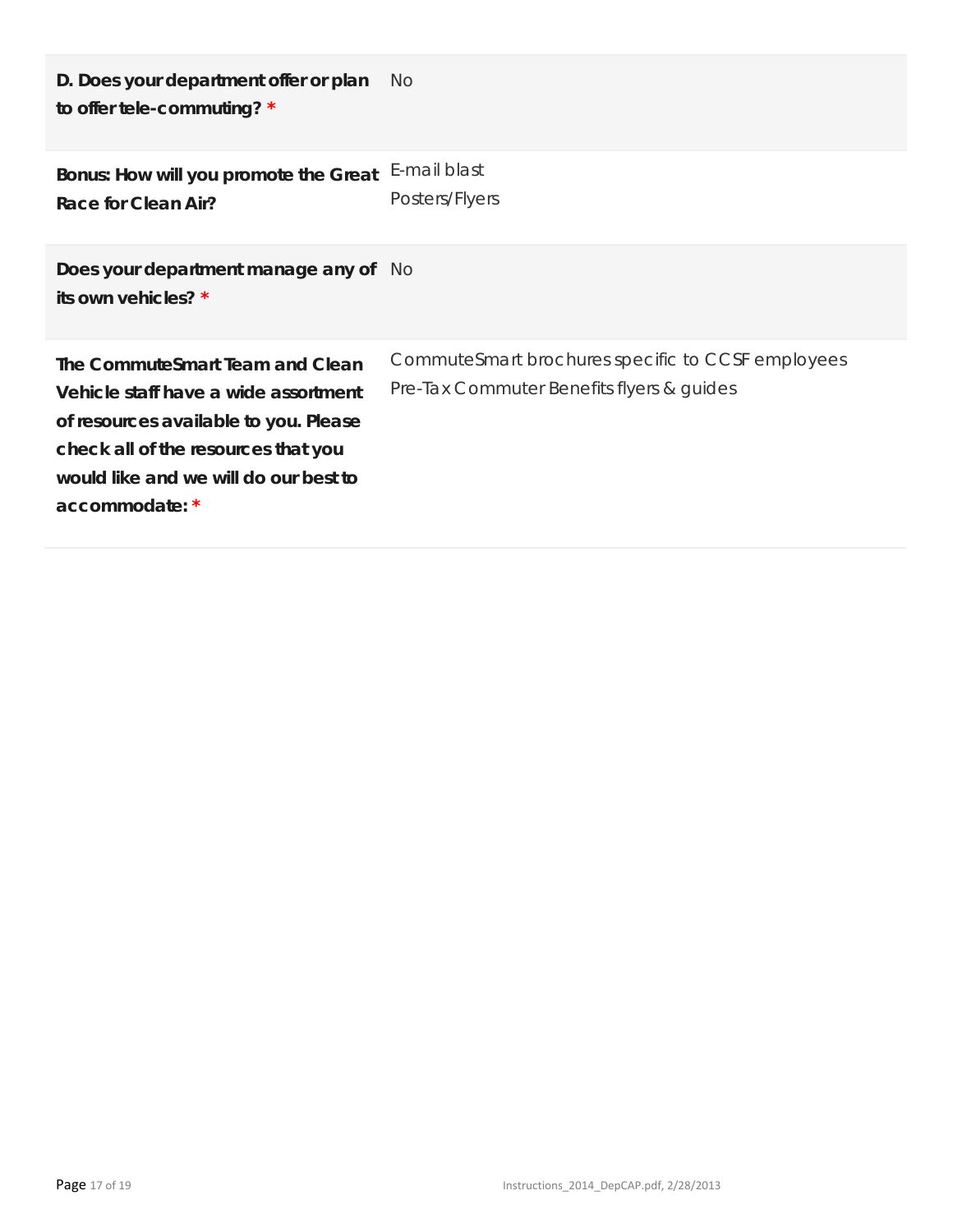# Departmental Zero Waste Assessment Survey

| Name *                                                                                                                                                                                                                   | Hyacinth Barrett                                                                                          |
|--------------------------------------------------------------------------------------------------------------------------------------------------------------------------------------------------------------------------|-----------------------------------------------------------------------------------------------------------|
| Department Name *                                                                                                                                                                                                        | Board of Supervisors, Clerk's Office                                                                      |
| Department Division/Branch/Station *                                                                                                                                                                                     | Operations                                                                                                |
| Address *                                                                                                                                                                                                                | 1 Dr. Carlton B. Goodlett Place, Room 244<br>San Francisco, California 94102-4689<br><b>United States</b> |
| Phone Number *                                                                                                                                                                                                           | $(415) 554 - 7701$                                                                                        |
| Email *                                                                                                                                                                                                                  | Hyacinth.Barrett@sfgov.org                                                                                |
| Have you attended an annual workshop before? Yes<br>(these are either held at the end of January or<br>beginning of February) *                                                                                          |                                                                                                           |
| If YES, how many times have you attended?                                                                                                                                                                                | Attended once in 2013.                                                                                    |
| Have you promoted signing up for paperless<br>paystubs at your office or facility? *                                                                                                                                     | Yes                                                                                                       |
| Does your office/facility use the Virtual<br>Warehouse Program to see what items are<br>available before purchasing new ones AND<br>does your office/facility use the Virtual<br>Warehouse Program to turn in City owned | Yes                                                                                                       |